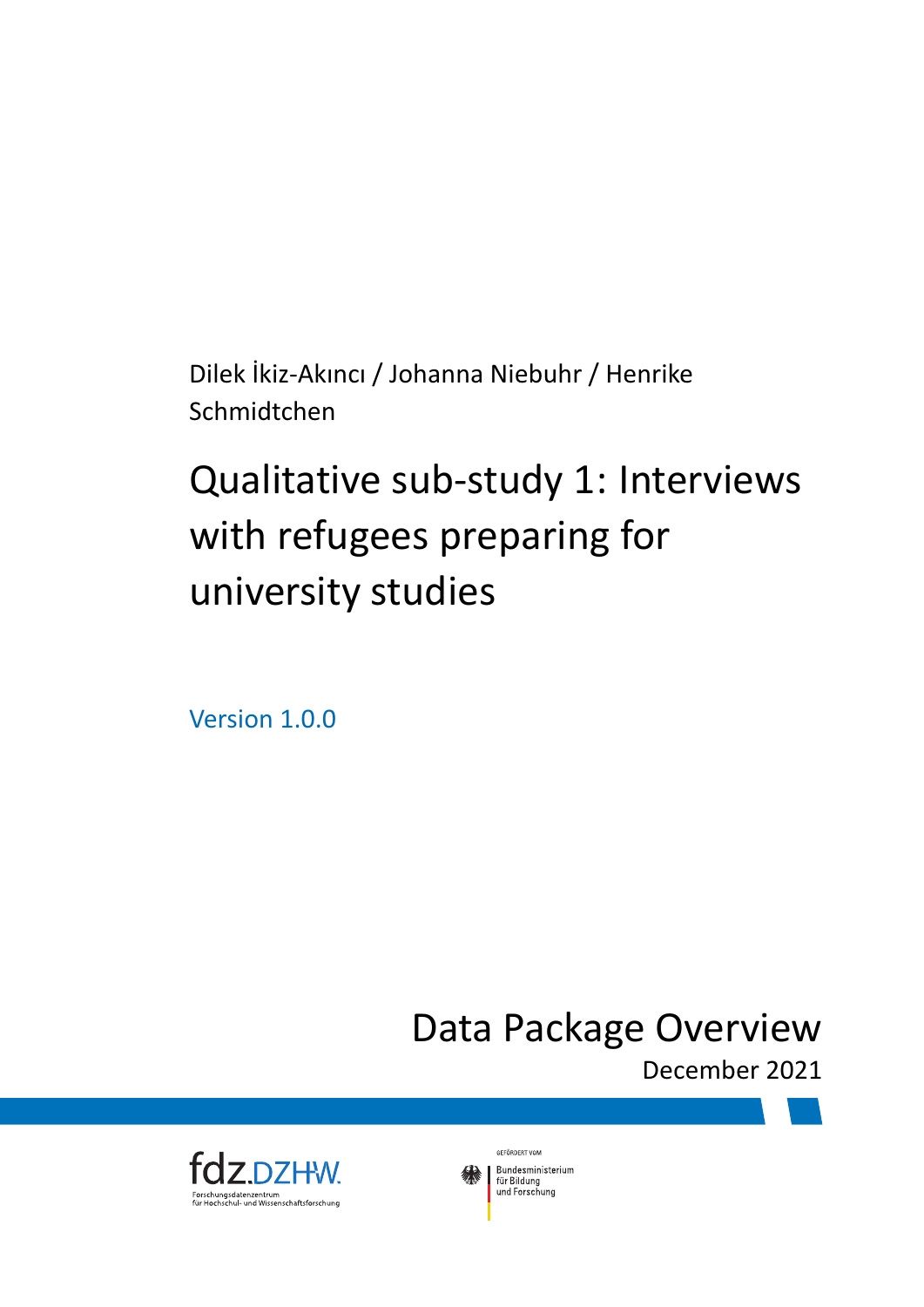This work is under the Attribution-NonCommercial-ShareAlike 3.0 Germany Distribution under the same conditions 3.0 Germany License (CC-BY-NC-SA) <https://creativecommons.org/licenses/by-nc-sa/3.0/de/deed.en>



German Centre for Higher Education Research and Science Studies limited liability company Research Data Center Lange Laube 12 | 30159 Hanover | <https://fdz.dzhw.eu> December 2021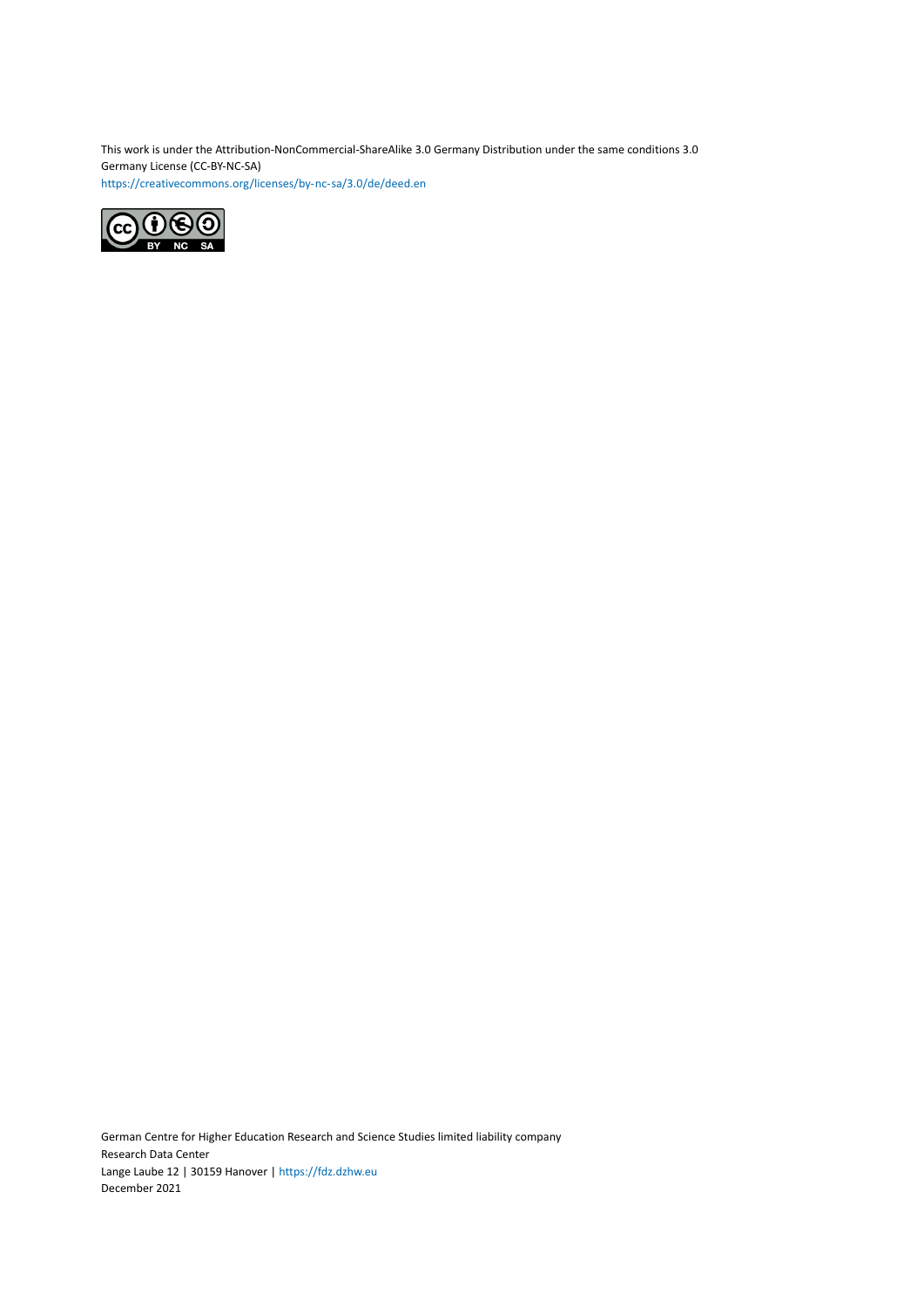## Overview of Data Package "Qualitative sub-study 1: Interviews with refugees preparing for university studies"

| <b>Study Series</b>                  | Refugees on their Way into German Higher Education                                                                                                                                                                                                                                  |
|--------------------------------------|-------------------------------------------------------------------------------------------------------------------------------------------------------------------------------------------------------------------------------------------------------------------------------------|
| <b>Institutions</b>                  | German Centre for Higher Education Research and Science Studies (DZHW)                                                                                                                                                                                                              |
| Sponsored by                         | Federal Ministry of Education and Research                                                                                                                                                                                                                                          |
| <b>Project Contributors</b>          | Michael Grüttner, Stefanie Schröder, Carolin Otto, Jana Berg                                                                                                                                                                                                                        |
| <b>Data Curation</b>                 | Dilek İkiz-Akıncı, Johanna Niebuhr, Henrike Schmidtchen                                                                                                                                                                                                                             |
| <b>Topics</b>                        | refugees, study college, integration, migration, study preparation                                                                                                                                                                                                                  |
| <b>Survey Design</b>                 | Panel                                                                                                                                                                                                                                                                               |
| <b>Survey Data Type</b>              | Qualitative Data                                                                                                                                                                                                                                                                    |
| <b>Surveys</b>                       | Interviews with refugee students                                                                                                                                                                                                                                                    |
| <b>Population</b>                    | Refugees and asylum seekers who are attending a preparatory language<br>course at a university or a course at a preparatory college in Germany and<br>who already have at least the language level B2.1.                                                                            |
| <b>Sampling Procedure</b>            | Non-probability Sample: Purposive Sample                                                                                                                                                                                                                                            |
| <b>Survey Method</b>                 | Episodic Interview                                                                                                                                                                                                                                                                  |
| <b>Field Period</b>                  | 1st January to 30th April 2019                                                                                                                                                                                                                                                      |
| <b>Net Sample Size</b>               | $n = 18$                                                                                                                                                                                                                                                                            |
| <b>Remarks on the Surveys</b>        | 11 out of 18 interviewees were interviewed a second time in a field period<br>between January 2020 and July 2020 (two waves). These follow-up inter-<br>views are also included in the data package, so that 11 of 18 transcripts in-<br>clude both a first and a second interview. |
| <b>Data Products and Access Ways</b> | <b>CUF: Download</b><br>SUF: Download                                                                                                                                                                                                                                               |
| <b>Data Collection</b>               | <b>Interview Transcripts incl. Context Information, Transcription Conventions</b><br>and Rules; Informed Consents for two waves<br>CUF: Download ( $n = 4$ )<br>SUF: Download (n = 18)                                                                                              |
| <b>DOI</b>                           | 10.21249/DZHW:wegequalistudents:1.0.0                                                                                                                                                                                                                                               |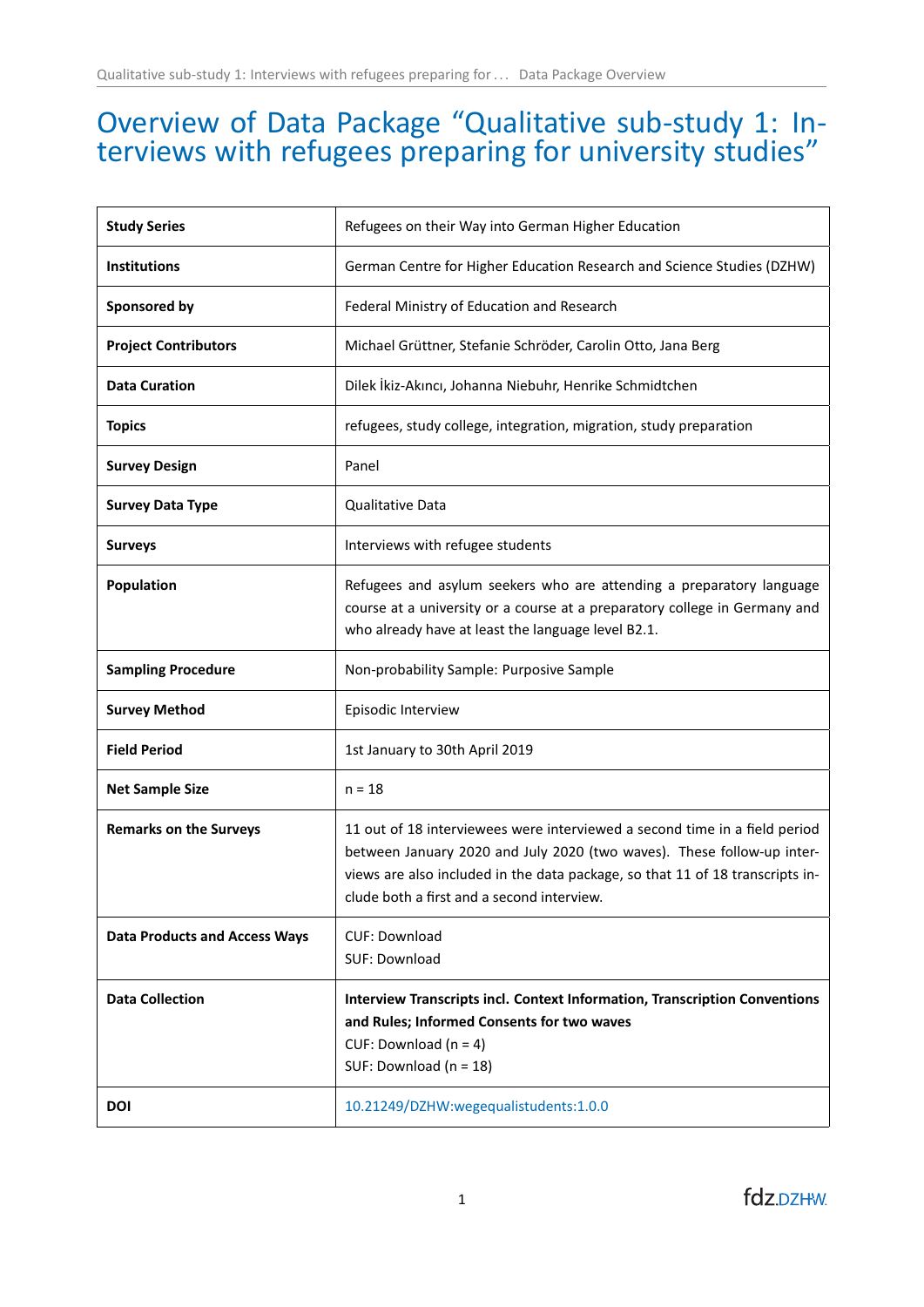| <b>Annotations</b>               | This data package is a partial data package of the Mixed Methods Study<br>'Refugees on their Way into German Higher Education' (WeGe). The other<br>partial data packages of the study can be found here:<br>Qualitative sub-study 2 (Interviews with employees in the preparation of<br>studies): https://doi.org/10.21249/DZHW:wegequaliteachers:1.0.0<br>Quantitative sub-study (Survey with refugees and other prospective interna-<br>tional students): https://doi.org/10.21249/DZHW:wegequanti:1.0.0 |
|----------------------------------|-------------------------------------------------------------------------------------------------------------------------------------------------------------------------------------------------------------------------------------------------------------------------------------------------------------------------------------------------------------------------------------------------------------------------------------------------------------------------------------------------------------|
| <b>Release Notes</b>             | The release notes for this version of the data package can be found here<br>under "Documents related to this Data Package".                                                                                                                                                                                                                                                                                                                                                                                 |
| <b>Data Package Publications</b> | Publications related to this data package can be looked up here under "Re-<br>lated Objects".                                                                                                                                                                                                                                                                                                                                                                                                               |
| <b>Additional Links</b>          | https://wege.dzhw.eu/                                                                                                                                                                                                                                                                                                                                                                                                                                                                                       |